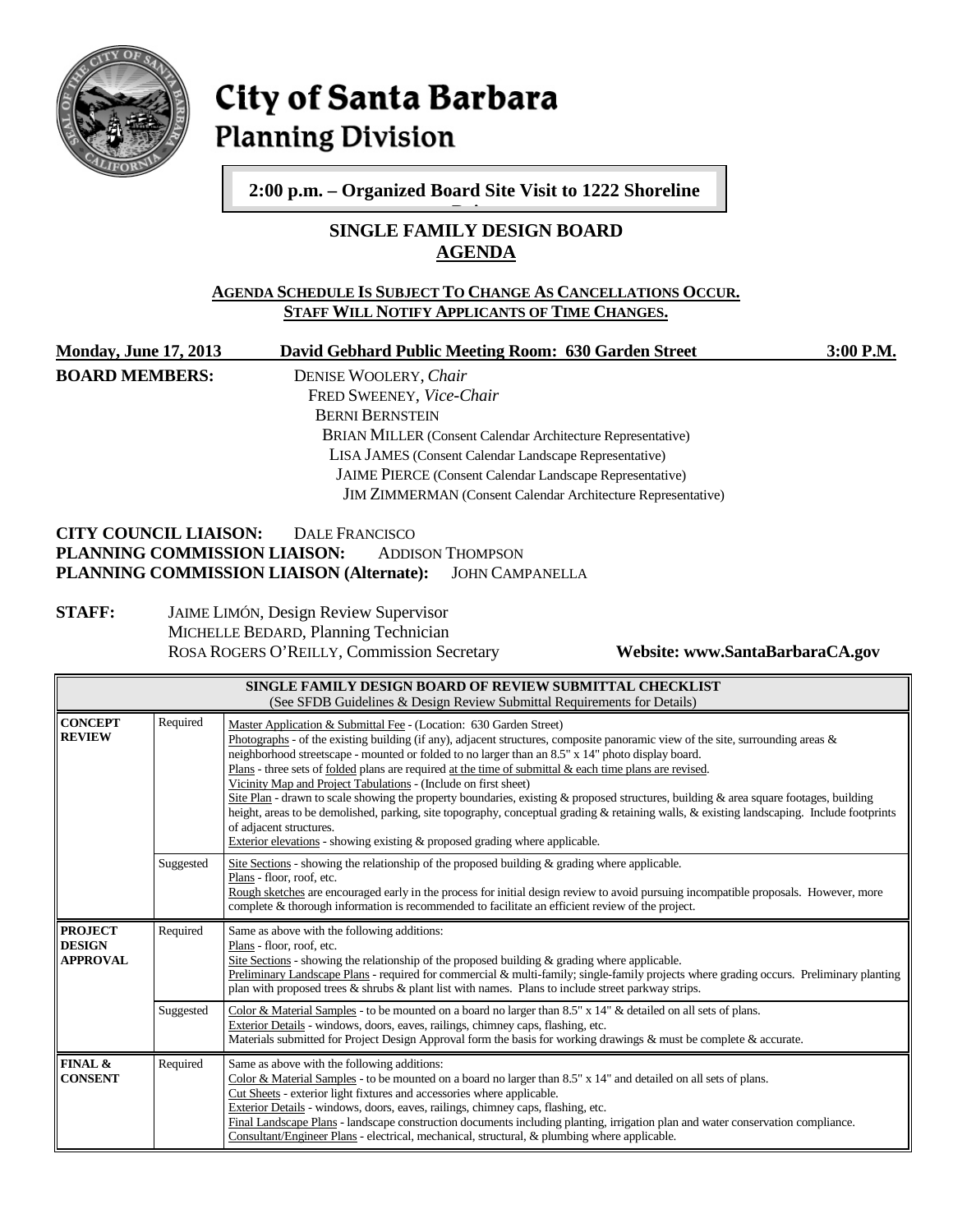**AGENDAS, MINUTES, REPORTS, PLANS & PUBLIC RECORD WRITINGS.** Copies of all documents relating to agenda items are available for review at 630 Garden Street, and agendas and minutes are posted online at [www.SantaBarbaraCA.gov/SFDB.](http://www.santabarbaraca.gov/ABR) If you have any questions or wish to review the plans, please contact Michelle Bedard, Single Family Design Board (SFDB) Planning Technician, at (805) 564-5470, extension 4551, or by email at [MBedard@SantaBarbaraCA.gov.](mailto:MBedard@SantaBarbaraCA.gov) Office hours are 8:30 a.m to 4:30 p.m., Monday through Thursday, and every other Friday. Please check our website under *City Calendar* to verify closure dates. **Materials related to an item on this agenda submitted to the SFDB after distribution of the agenda packet are available for public inspection in the Community Development Department located at 630 Garden Street, during normal business hours.** Writings that are a public record under Government Code § 54957.5(a) and that relate to an agenda item for an open session of a regular meeting of the SFDB and that are distributed to a majority of all of the members of the SFDB during the meeting are available for public inspection by the door at the back of the David Gebhard Public Meeting Room, 630 Garden Street, Santa Barbara, CA.

**PUBLIC COMMENT.** The public has the opportunity to comment on any item on today's agenda. The Chair will announce when public testimony can be given for each item on the agenda. Speaker slips are available by the door and should be filled in and handed to the SFDB Secretary (adjacent to the window) before the agenda item begins. Please indicate which item you would like to address on the speaker slip and, in your testimony, which portion of the project you will be addressing in your comments. Each speaker is allocated two minutes for public comment due to time constraints. Written public comment letters and emails received prior to the meeting are typically distributed to the SFDB at their meeting.

**STATE POLITICAL REFORM ACT SOLE PROPRIETOR ADVISORY.** State law, in certain circumstances, allows an architect, engineer or a person in a related profession who is a "sole practitioner" to make an informational presentation of drawings or submissions of an architectural, engineering, or similar nature to the same Board on which they are seated, if the practitioner does not advocate for the project. Full details regarding this exception are posted in the back of the David Gebhard Public Meeting Room and available at the Community Development Department located at 630 Garden Street, Santa Barbara, CA.

#### **PLEASE BE ADVISED**

The following advisories are generally also contained in the City's Single Family Design Board General Design Guidelines and Meeting Procedures (SFDB Guidelines). The specific SFDB Guideline number related to each advisory is listed in parenthesis after each advisory. Applicants are encouraged to review the full version of the SFDB Guidelines.

- The approximate time the project will be reviewed is listed to the left of each item. It is suggested that applicants arrive 15 minutes early. The agenda schedule is subject to change as cancellations occur. Staff will notify applicants of time changes. (3.2.2)
- The applicant's presence is required. If an applicant is not present, the item will be postponed indefinitely. If an applicant cancels or postpones an item without providing advance notice, the item will be postponed indefinitely and will not be placed on the following SFDB agenda. In order to reschedule the item for review, a rescheduling fee will be paid and the applicant must fill out and file a Supplemental Application Form at 630 Garden Street (Community Development Department) in addition to submitting appropriate plans. (3.2.4)
- Substitution of plans is not allowed. If revised plans differing from the submittal sets are brought to the meeting, motions for Project Design Approval or Final Approval will be contingent upon staff review for code compliance. (3.2.4)
- Concept review comments are generally valid for one year. Per SMBC 22.69.090, a project design approval is valid for three years from the date of the approval unless a time extension has been granted or a building permit has been issued. Projects with a valid land use approval will also automatically extend the project design approval expiration date. (3.2.9) An SFDB approval does not constitute a Zoning clearance or a Building and Safety Permit.
- All approvals made by the SFDB are based on compliance with Municipal Code Chapter 22.69 and with adopted SFDB guidelines. Decisions of the SFDB may be appealed to the City Council. For further information on appeals, contact the Planning Division Staff or the City Clerk's office. Appeals must be in writing and must be filed with the City Clerk at City Hall, 735 Anacapa Street, within ten (10) calendar days of the meeting and which the Board took action or rendered its decision. (3.2.9)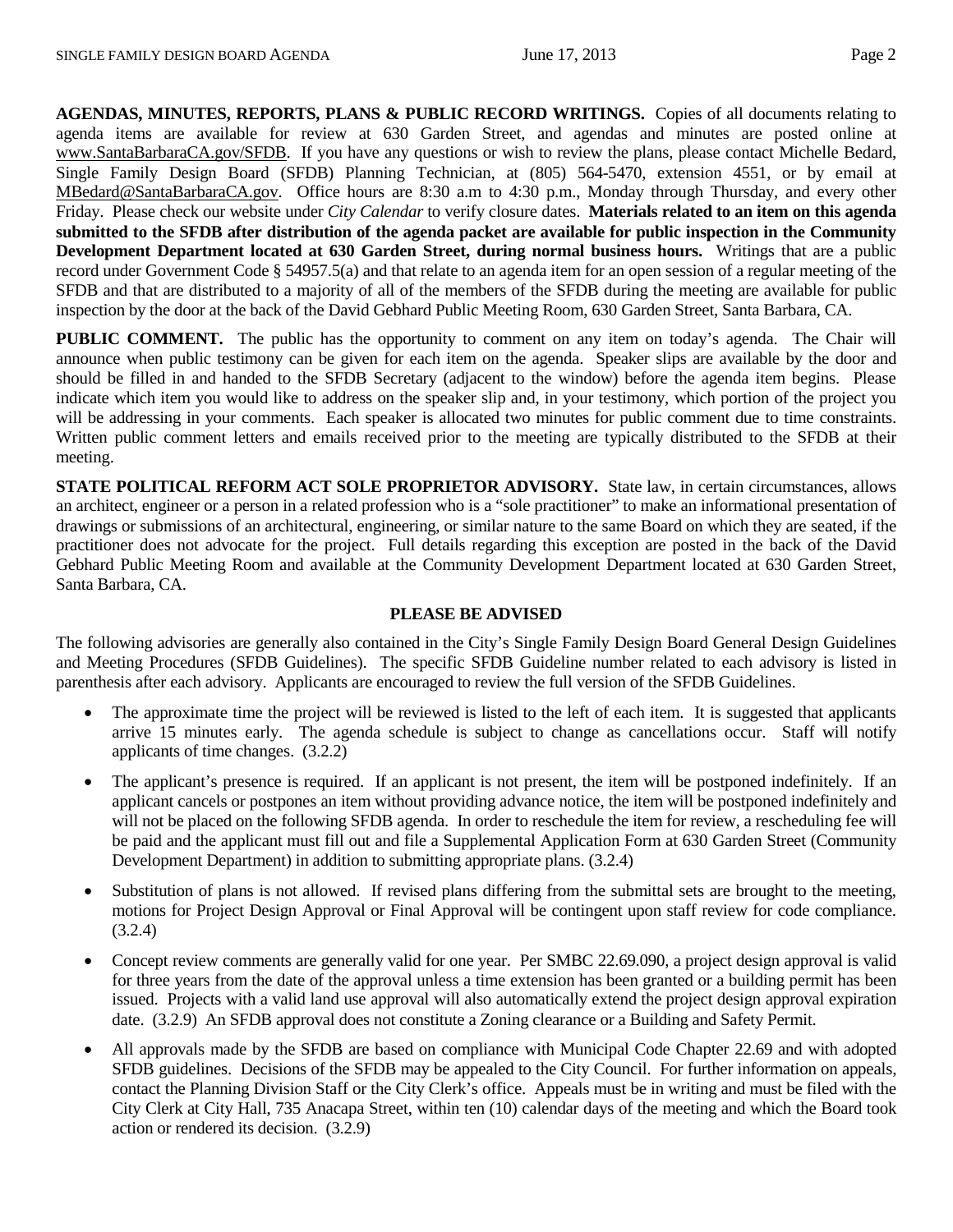• **AMERICANS WITH DISABILITIES ACT:** In compliance with the Americans with Disabilities Act, if you need special assistance to gain access to, comment at, or participate in this meeting, please contact the Planning Division at (805) 564-5470, ext. 4577. If possible, notification at least 48 hours prior to the meeting will enable the City to make reasonable arrangements in most cases.

# **LICENSING ADVISORY:**

The Business and Professions Code of the State of California and the Municipal Code of the City of Santa Barbara restrict preparation of plans for certain project types to licensed professionals. See SFDB Guidelines 2.12 and 3.1.2C for specific information.

# **NOTICE:**

- 1. On June 13, 2013, this Agenda was duly posted on the indoor and outdoor bulletin boards at the Community Development Department, 630 Garden Street, and online at [www.SantaBarbaraCA.gov.](http://www.santabarbaraca.gov/)
- 2. This regular meeting of the Single Family Design Board will be broadcast live on City TV-18, or on your computer via [http://www.SantaBarbaraCA.gov/Government/Video/](http://www.santabarbaraca.gov/Government/Video/) and then clicking *City TV-18 Live Broadcast*. City TV-18 will also rebroadcast this meeting in its entirety the following Wednesday morning at 8:00 A.M. An archived video copy of this meeting will be viewable on computers with high speed internet access the following Wednesday at [www.SantaBarbaraCA.gov/SFDB](http://www.santabarbaraca.gov/SFDB) and then clicking *Online Meetings.*

### **GENERAL BUSINESS:**

- A. Public Comment: Any member of the public may address the Single Family Design Board for up to two minutes on any subject within their jurisdiction that is not scheduled for a public discussion before the Board on that day. The total time for this item is ten minutes. (Public comment for items scheduled on today's agenda will be taken at the time the item is heard.)
- B. Approval of the minutes of the Single Family Design Board meeting of June 3, 2013.
- C. Consent Calendar of June 10, 2013, and June 17, 2013.
- D. Announcements, requests by applicants for continuances and withdrawals, future agenda items, and appeals.
- E. Subcommittee Reports.

### **SFDB-CONCEPT REVIEW (CONT.)**

### **\*\*\*2:00 p.m. – Organized Board Site Visit to 1222 Shoreline Dr.\*\*\***

#### **1. 1222 SHORELINE DR E-3/SD-3 Zone**

| (3:10) | Assessor's Parcel Number:  | 045-214-021                  |
|--------|----------------------------|------------------------------|
|        | <b>Application Number:</b> | MST2013-00207                |
|        | Owner:                     | Janice and Robert Kopf Trust |
|        | Architect:                 | James Zimmerman              |

(Proposal to demolish an existing 1,160 square foot, one-story, single-family residence and 400 square foot garage and construction of a new 1,949 square foot, two-story, single-family residence with an attached 499 square foot, two-car garage, located on a 5,662 square foot lot within the appealable jurisdiction of the Coastal Zone. The proposal results in a total of 2,448 square feet. The project is 85% of the required floor-to-lot area ratio (FAR) and includes a 50% reduction of the garage floor area. The project includes Planning Commission review for a Coastal Development Permit. The proposal will address violations identified in ZIR2013-00048.)

**(Second concept review. Comments only; project requires environmental assessment and Planning Commission review for a Coastal Development Permit. The project was last reviewed at SFDB on June 3, 2013.)**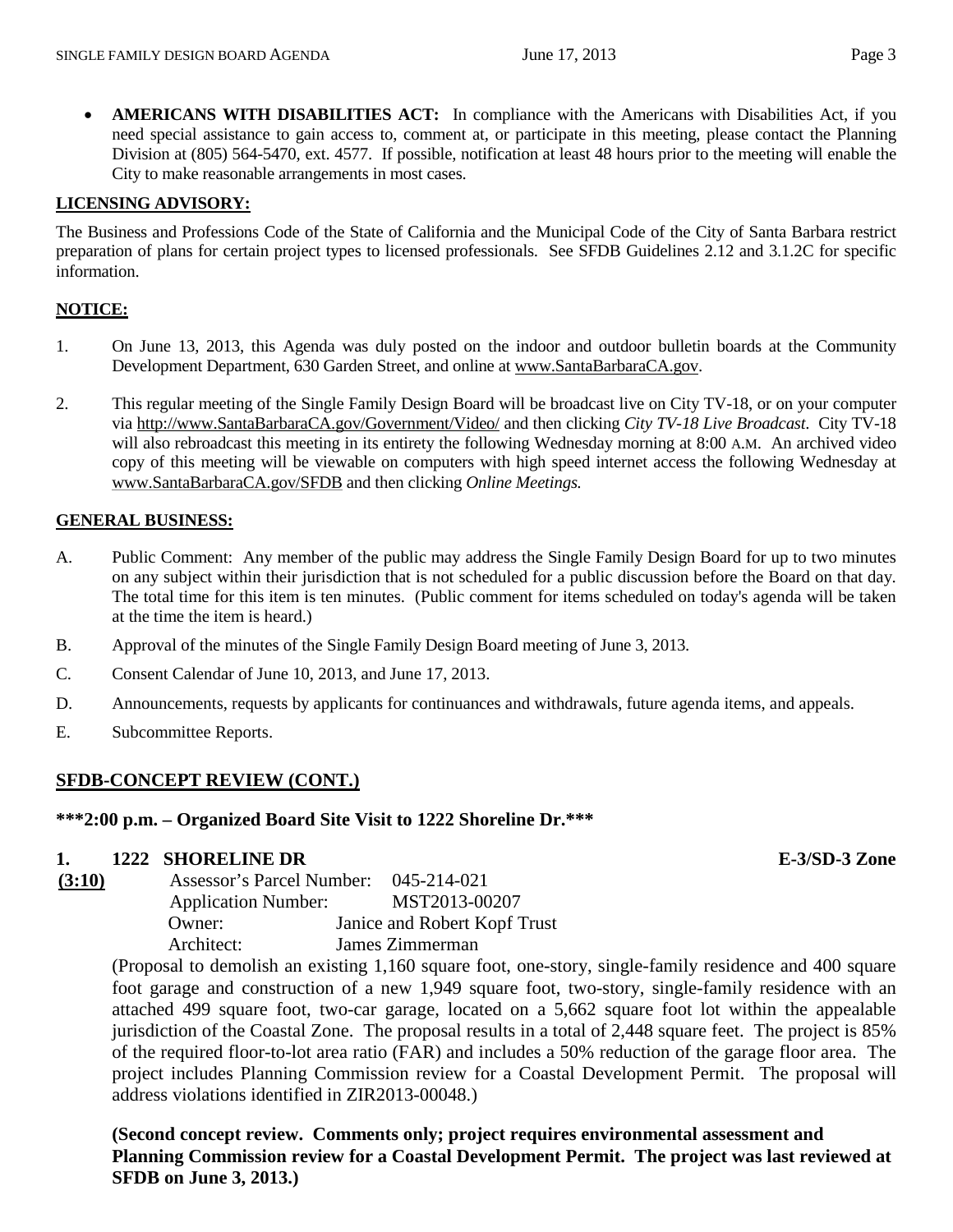# **CONCEPT REVIEW - NEW ITEM: PUBLIC HEARING**

**2. 2201 EDGEWATER WAY E-3/SD-3 Zone**<br> **<u>(3:40)</u> Assessor's Parcel Number: 041-350-016 (3:40)** Assessor's Parcel Number: 041-350-016 Application Number: MST2013-00185 Owner: C & M Hofman Revocable Trust Applicant: Permit Planners Architect: Sennikoff Architects

(Proposal for an 81 square foot first-floor addition and 38 square foot second-floor addition to an existing 3,243 square foot, two-story, single-family residence with an attached 476 square foot two-car garage, located on a 21,777 square foot lot in the Hillside Design District and within the appealable jurisdiction of the Coastal Zone. The proposal includes replacement of all existing windows and doors with new, a new 129 square foot second-floor deck, new exterior stairway and gates within the front yard, new site fences, landscaping alterations, and the replacement of the existing asphalt driveway and brick patio with new permeable pavers. The project includes Planning Commission review for a Coastal Development Permit and zoning modifications.)

# **(Comments only; project requires environmental assessment and Planning Commission review for a Coastal Development Permit and zoning modifications.)**

# **SFDB-CONCEPT REVIEW (CONT.)**

# **3. 745 DOLORES DR E-1 Zone**

**(4:10)** Assessor's Parcel Number: 035-103-011 Application Number: MST2012-00498 Designer: Russell Banko Design & Construction Owner: Kenneth & Laura Haney

(Proposal to construct a new 758 square foot two-story addition, and a new 243 square foot one-story addition, to an existing 1,674 square foot one-story single-family residence and attached two-car garage. The proposal includes an interior remodel, façade alterations, a new upper level deck, replacement of the existing roof material, and new site retaining walls. The proposed total of 2,675 square feet, located on a 9,409 square foot parcel in the Hillside Design District, is 76% of the required floor-to-lot area ratio (FAR).)

**(Second concept review. Comments only; project requires environmental assessment and Staff Hearing Officer review for a requested zoning modification. The project was last reviewed on April 8, 2013.)**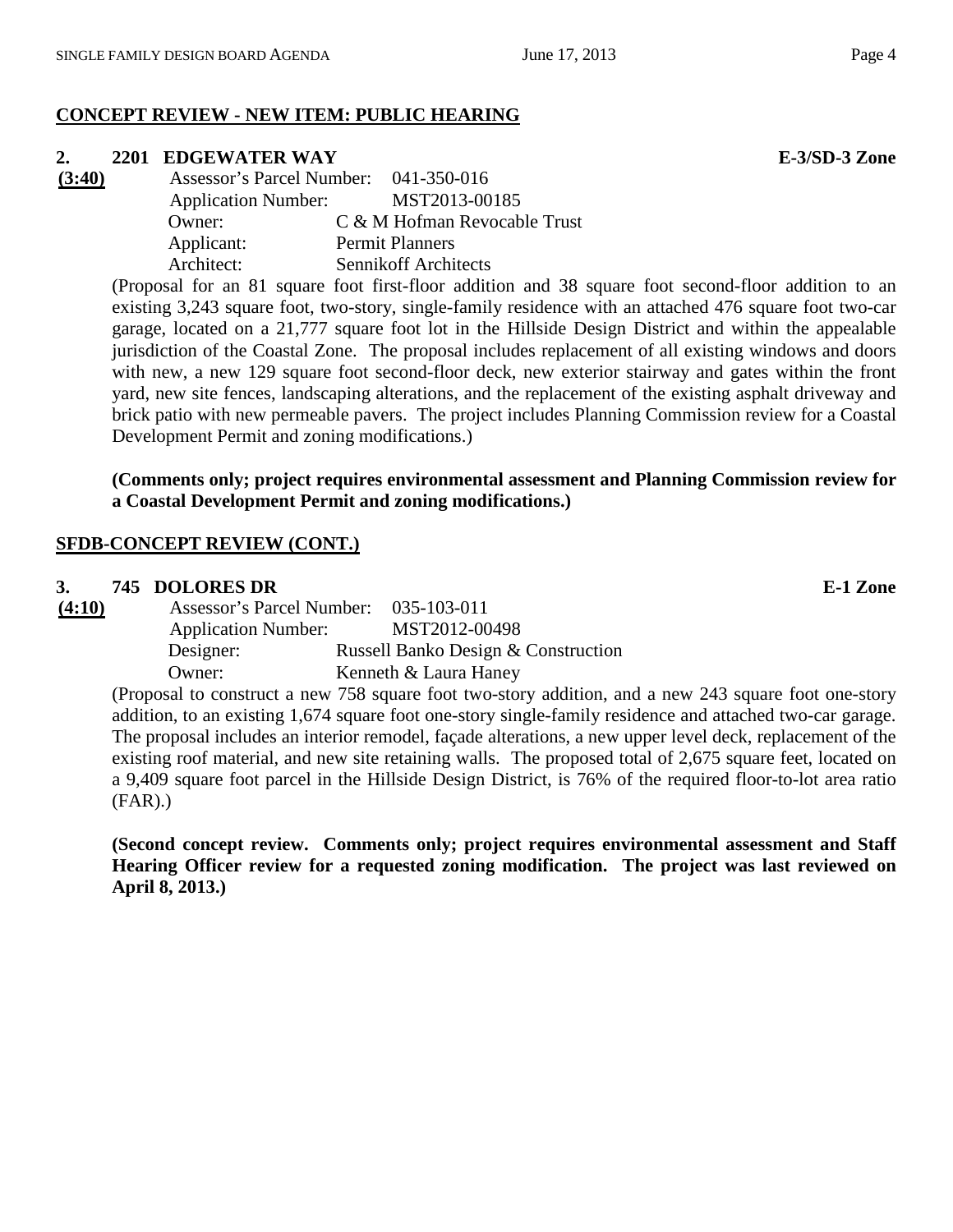# **PROJECT DESIGN REVIEW**

**4. 1576 LA VISTA DEL OCEANO DR E-1 Zone (4:40)** Assessor's Parcel Number: 035-180-058 Application Number: MST1999-01043 Owner: Alfred Asman Architect: Chris Manson-Hing

(This is a revised project for major design alterations for a project that received final design approval in 2006. There is an active building permit issued for the approved design, which involves the construction of a new three-story, 3,940 square foot, single-family residence, with an attached two-car garage, and is 99% of the required floor-to-lot area ratio (FAR). The revised application proposes to reduce the project to a new, two-story, 3,565 square foot single-family residence, with an attached two-car garage. The revised project resulting in 81% of the required floor-to-lot area ratio (FAR) and includes a 50% reduction for a portion of the lower floor area. The project requires compliance with Planning Commission Resolution No. 063-05, approved on October 6, 2005.)

**(Second concept review of the revised project. Action may be taken if sufficient information is provided. The project was last reviewed on June 3, 2013.)**

# **CONCEPT REVIEW - NEW ITEM: PUBLIC HEARING**

# **5. 213 LOYOLA DR E-3/SD-3 Zone**

| (5:00) | Assessor's Parcel Number:              | 045-125-006 |                                   |
|--------|----------------------------------------|-------------|-----------------------------------|
|        | <b>Application Number:</b>             |             | MST2013-00214                     |
|        | Owner:                                 |             | Tara Anne Fergusson               |
|        | Applicant:                             |             | Adele Goggia                      |
|        | Architect:                             |             | <b>Harrison Design Associates</b> |
|        | $\sigma$ 1. $\sigma$ $\sigma$ $\sigma$ |             |                                   |

(Proposal to construct a new 662 square foot two-story addition to an existing 1,583 square foot onestory single-family residence with an attached 503 square foot two-car garage located on a 8,136 square foot lot within the non-appealable jurisdiction of the Coastal Zone. The proposal includes a new 400 square foot second level deck. The proposed total of 2,748 square feet is 85% of the required floor-tolot area ratio (FAR).)

**(Concept review; action may be taken if sufficient information is provided.)**